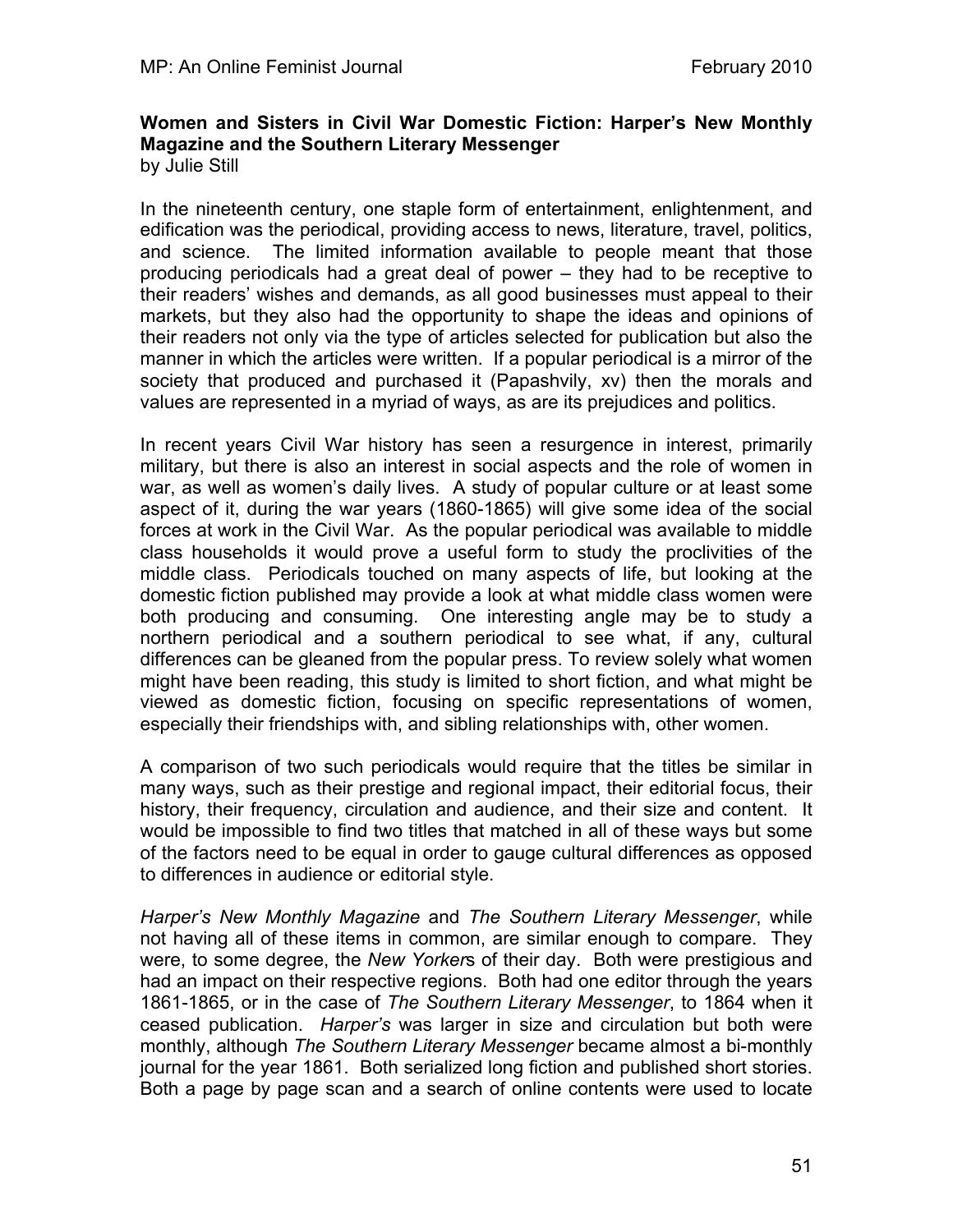relevant materials, in this case short stories, and additional bibliographic data, such as, in the case of *Harper's*, author's names.

 *The Southern Literary Messenger* is the older of the two, having been founded in 1834 and was published in Richmond, Virginia. George Bagby served as editor from June 1860 to January 1864; Frank Alfriend became editor at that point. It is described as "the most famous periodical the South ever produced" (Tucker, 14), and "the most acclaimed of all nineteenth-century Southern magazines" (Riley, 233). As may be discerned from these quotes, *The Southern Literary Messenger* was started and published as a magazine by, for, and about the South. Of course the editors encouraged those living in other regions to subscribe; they also accepted (and often paid for) contributions from writers living outside the South and did not limit the content of the magazine solely to the South. However, The Southern Literary Messenger retained it's regional flavor until it ceased publication in June 1864.

Unfortunately the efforts of the editors were not always returned in kind by the readers (Tucker, 14). Of the congratulatory notes received on the magazine's creation and first issues the majority came from outside the South (Mott, v.1, 631). Early editors hoped that the region's leisure class, specifically the gentlemen of leisure, would inundate the magazine with contributions of literature, travel, essays, and but most of the contributions from within the South came from the middle class, especially from professionals – doctors, lawyers, and teachers (Jacobs, 70). Those contributions from the upper classes were primarily written by women and for the most part consisted of poetry and fiction (Riley, 234).

Perhaps most disheartening to the editors and publishers was the lack of support from the Southern reader. Delinquent subscribers, including former president John Tyler (Mott, v.1, 647), had to be prodded often and the magazine was never a financial success. What must have been particularly galling was the popularity of Northern newspapers and periodicals in the South. In 1862, editor George Bagby wrote the following "Southern patriotism is, and has always been, a funny thing – indeed the funniest of things. It enables a man to abuse the Yankees, to curse the Yankees, to fight the Yankees, to do everything but quit taking the Yankee papers." (Bagby, Editor,'s, 688).

*In contrast, Harper's* began publication in June of 1850 with the official title *Harper's New Monthly Magazine*. It survived the Civil War, the world wars, and is, in fact, still in publication. Alfred H. Guernsey edited the magazine for the years 1856 to 1869 (Mott, v.2, 383) though Fletcher Harper retained a great deal of power and authority in regard to the magazine that bore his name (Mott, v.2, 391). Its origins were less lofty than those of *The Southern Literary Messenger's*. Fletcher Harper himself admitted that the magazine was started to make money (Mott, v.2, 383) and therefore it had no qualms about "borrowing" materials from British publications; however by 1860 it was publishing most, if not all, original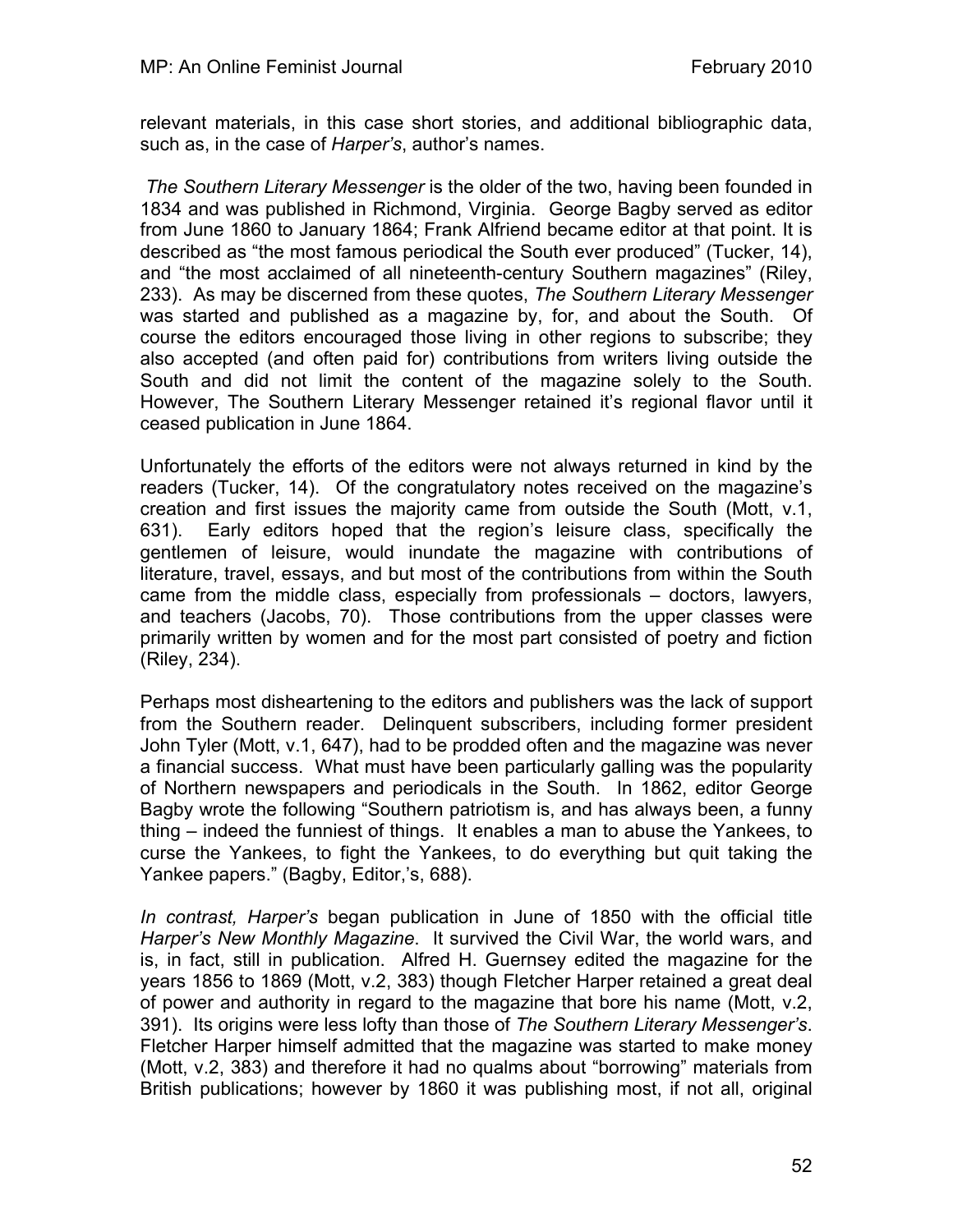contributions (Shackleton, 34). Since *Harper's* was not trying to create a literary identity (although it hoped to publish works by American authors) the editors accepted contributions from writers living in all parts of the country. With its high circulation and affiliation with the successful House of Harper publishing firm, it could afford to pay its contributors. This was to the detriment of smaller magazines, such as *The Southern Literary Messenger*, that were trying to establish regional identities. Those authors whose writings were good enough to attract an audience and build a following were more likely to publish where they would be better paid, if paid at all. In fact, Harper's prided itself on being a magazine for the middle class (Mott, v. 1, 391).

The war had such a dramatic effect on the subscription list that the sudden reduction in revenues caused Fletcher Harper to think of ceasing publication. Part of this reduction came as a result of the war when some Southerners stopped their subscriptions (Mott, v. 1, 393). To avoid offending anyone the magazine tried to avoid taking sides in the war and preceding sectional conflict. In fact one of its competitors claimed that *Harper's* was "more unexceptionable on the subject of slavery than any northern work of similar kind" (Mott, v.1, 392). However, the fact that it was published in New York and that the Harper family was of the Democratic political persuasion was not lost on the southern audience.

Thus even though *Harper's* had a higher circulation and was more profitable it had several things in common with *The Southern Literary Messenger*. Both had a stable editorial style throughout the war, since both had one editor during those years (with the exception of the last few issues of *The Southern Literary Messenger*). Both wanted to provide a selection of general interest fiction and non-fiction for the average reader. Both were affected by the war although one took sides and the other tried to remain neutral. Both contained columns of current events as well as humor and book reviews. Both were representative of the popular press of the day. It is in looking at the differences in the material published in these periodicals, especially the subtle difference in similar kinds of writing that sectional and cultural biases will show.

Both periodicals serialized novels but also published short stories. Many of these tales fell into the category of domestic fiction, the forerunner of the modern romance novel and chick lit. Domestic fiction, like its modern counterparts, contains clues to the values and morals of its time. Domestic fiction was written primarily for and by women. The success of their literary ventures sorely vexed their more "serious" contemporaries -- Nathaniel Hawthorne once referred to these female writers as a "damned mob of scribbling women," though his antagonism may have had something to do with the fact that some of their books were outselling his (Hart, 93). The literary ladies presented their tales in a variety of settings, however, and once again like their modern counterparts, the plots were often similar. The heroine found true love and marriage or died after rejecting her suitor or after being rejected herself and taking it with Christian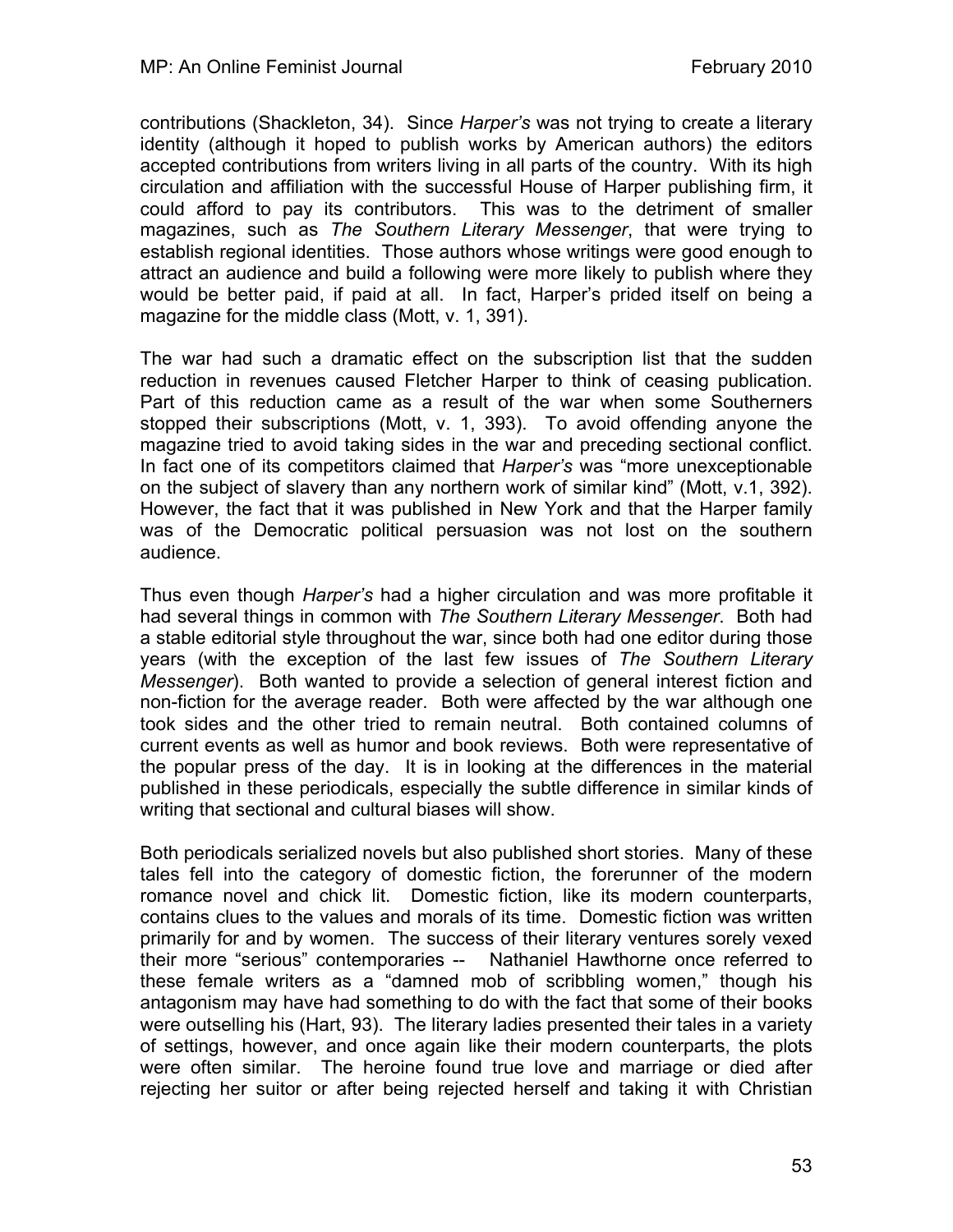grace. One difficulty in comparing the short fiction in the two publications is identifying authorship as many stories are published anonymously or under a pseudonym. David K. Jackson has compiled a list of contributions to *The Southern Literary Messenger* and assigned authorship to a number of entries; the online version of *Harper's* often lists authors but it is impossible to directly compare whether stories were written by women or even if there is overlap in the authorship of stories in the two titles. However, with the information available it would seem that the publications drew from different pools of writers.

Both *Harper's* and *The Southern Literary Messenger* viewed themselves as moral instructors, devoted to maintaining the moral character of the middle class, comprised primarily of white Anglo-Saxon Protestants:

The *Messenger's* publisher-editor shared *Harper's* concern about the presence of both prosperity and societal anxiety, but he attributed the dilemma to the failures of northern society, failures for which, he insisted, southerners were blameless. While *Harper's* had a circulation well over 100,000, the best estimate is that the *Messenger* never had more than 5,000 subscribers. Nevertheless, that was more than any other magazine published in the south. (Ratner 56)

Both also were concerned about the place of women in society. The war galvanized women in a variety of ways. Even though women writers were viewed less favorably in the South than the North, there was an increase in women's writing during the War. It was far more acceptable for women to write if it served a public cause (Klein). Of *Harper's* Ratner writes:

Given the magazine's significant number of women readers and their importance to the magazine's commercial success, offering opinions that pleased women was important. The magazine urged men to acknowledge and respect the role of women in American society while defending the position that each gender had a different role to play, both in the family and in society at large. *Harper's* writers, both men and women, and its editors spelled out women's role as guardian of Christian and republican morality. They described women as educators of their sons to the nature and importance of that morality and as protectors of family cohesion. (Ratner 53)

The need for male dominance is stated clearly in Harriet Prescott's "How Charlie Came Home" in *Harper's* January 1861: "Men never know how to right themselves under feminine bondage, unless by turning tyrant too, and this is unpleasant for a gentleman to do." In this case, it was a reference to an overbearing house keeper and not a wife, but the sentiment remains the same.

*The Southern Literary Messenger* also had a traditional view of women and considered women's rights advocates fanatics. This was also considered more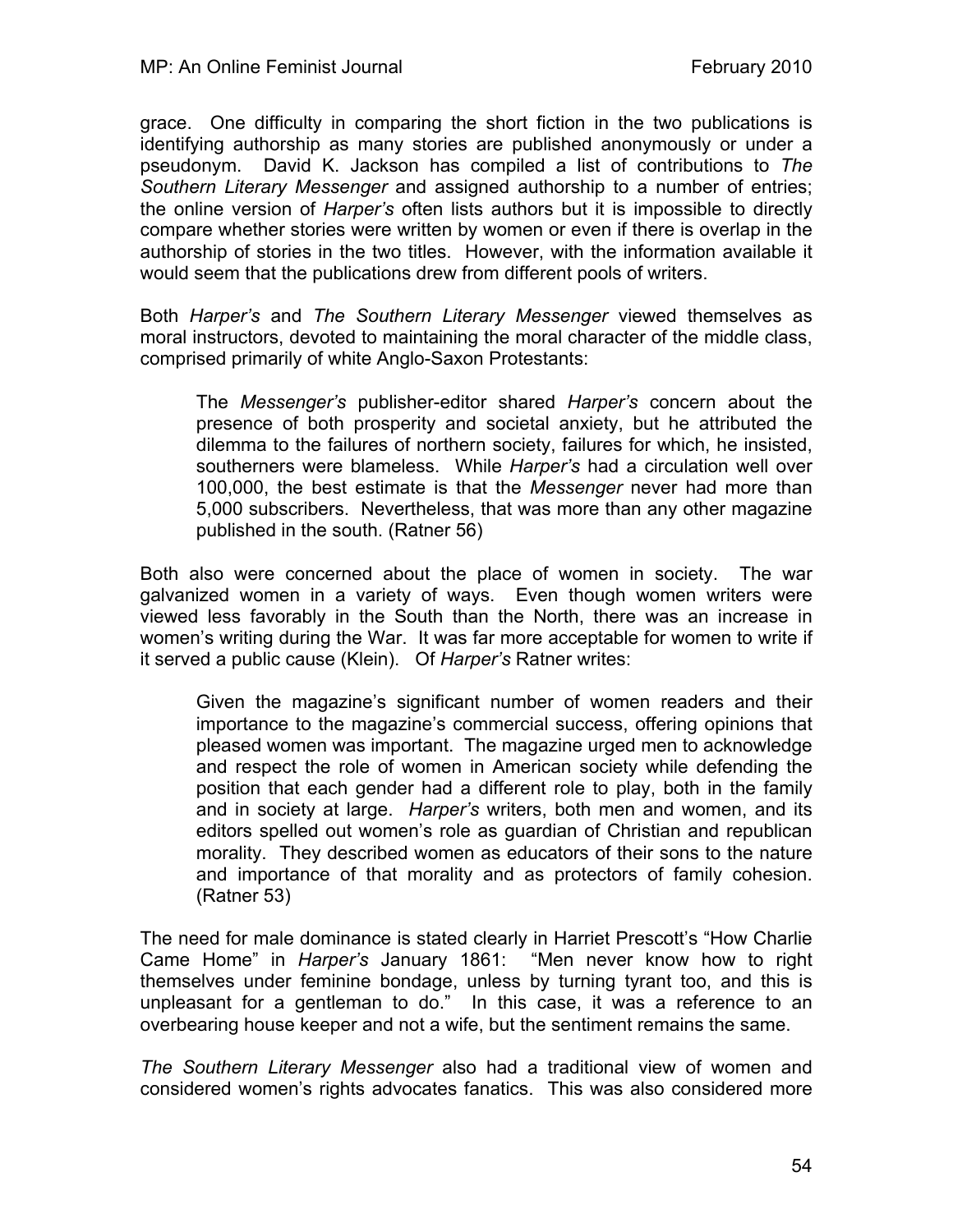of a northern problem and, as Ratner says "assured his readers that southern women had not been convinced by these fanatics" (Ratner, 60).

Cohn studied the way the War was represented in the fiction of several popular magazines during the War itself, including the two titles studied here. He looks specifically at war-related plot lines and not the cultural differences in the fiction overall. However, there were differences. Note this passage from Moss (p. 13):

Even the central character of the southern domestic novel, the ingenuous heroine, differed significantly from her northern sister. Whereas northern heroines usually were orphans, southerners typically had at least one living parent, usually their father. Whereas northerners characteristically travelled from place to place on their respective journeys toward selfknowledge and integration, southerners more often than not remained in a plantation setting. Finally, whereas northerners almost never strayed from the path of righteousness, southerners frequently wandered, choosing obviously unscrupulous male and female companions and rejecting the sensible in favor of the easy, the vain, and the rich.

For example, a character in Maud Miller's"My Sister's Husband" (*The Southern Literary Messenger* January 1864) says "I was not heroine enough to pine away from disappointed love."

*Harper's* eschewed what it considered overly sentimental fiction "not only as an inferior form, but as a form that was dangerously appealing to women because it interfered with the development of high literary taste and would, as a result, weaken the nation's potential to produce good literature" (Phegley, 79).

The plotlines in *Harper's* and *The Southern Literary Messenger* follow these tried and true patterns but there are differences and these are very telling. The variations of certain characters in an accepted plot format reflect regional or cultural views or biases. Two significant variations involve gender roles and social mobility / social class.

Gender role variations manifested themselves in three ways, female characters in relation to the Cult of True Womanhood, views of female friendships and of sisters, and the control of romantic relationships. The Cult of True Womanhood had four behavioral traits: purity, piety, domesticity, and submissiveness (Welter, 152) and women who exhibited these four traits were viewed as the ideal. Women were expected to retain the innocence and trusting qualities of childhood while becoming household managers and helpmates. It is interesting to note that the female characters in many of the short fiction pieces appearing in *The Southern Literary Messenger* maintain the childlike qualities. They are often protected by a father or other male relative. Even if left orphaned they still appear childlike. The hero of Richard Anderson's "Boarding an Engineer" which appeared in that magazine in February / March 1862 summed it up this way, "Tell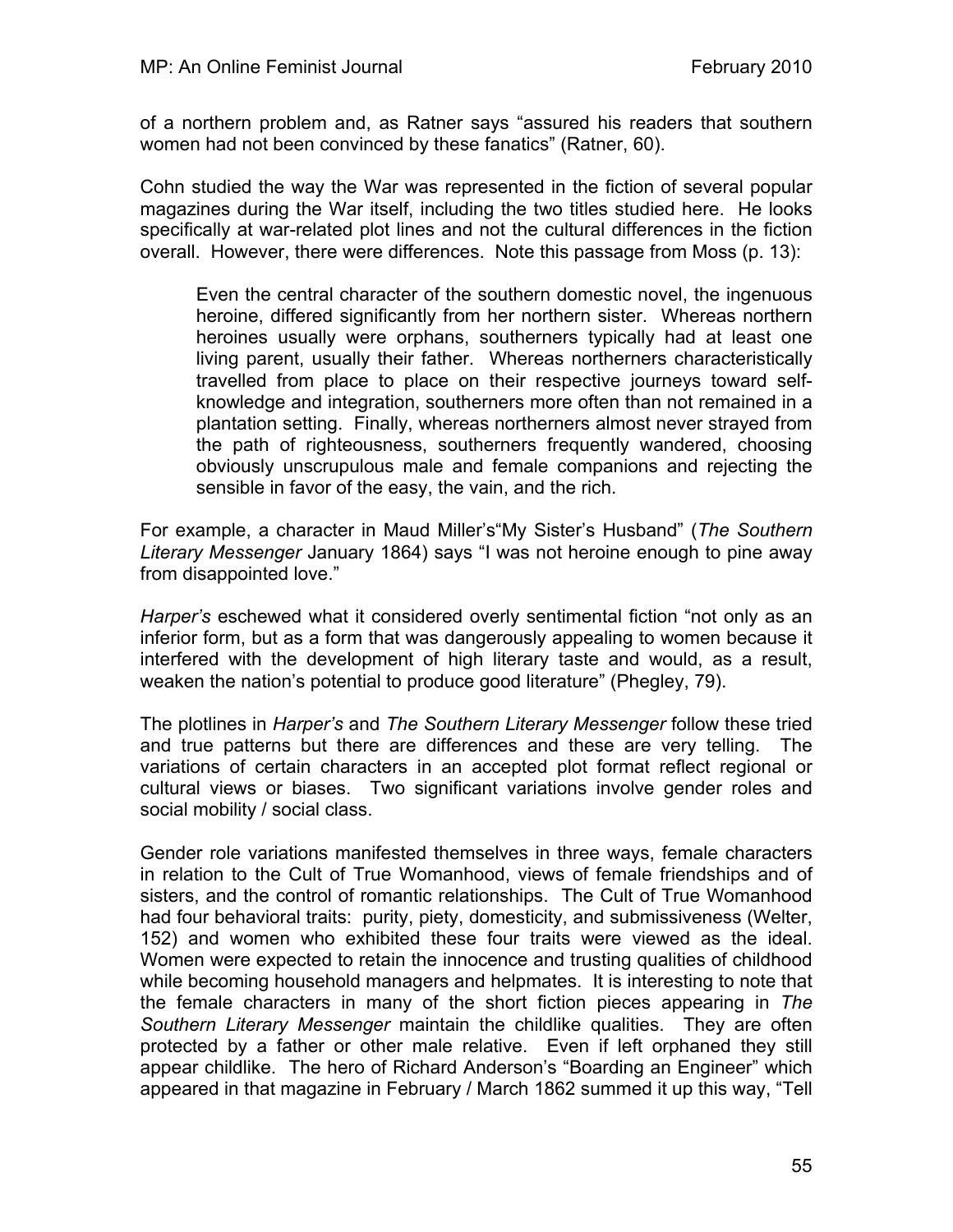me what a man loves better, than to take a strong young spirit into his hands and mould it to his will." This is in keeping with Moss's study of domestic novels where she notes that:

The persistence and prominence of prescriptions for ornamental femininity in antebellum southern culture have led historians to characterize the region's dominant feminine ideal, the Southern Lady, as an extreme manifestation of True Womanhood, a behavioral model advanced through contemporary periodical literature. (Moss 34)

Women in *Harper's* exhibit the more mature aspects of womanhood. They nurse the sick, do household chores, and assist in their husband's work. In Caroline Cheseboro's "For Better, For Worse" (April 1863), a wife takes over her husband's business when he is accused and convicted of arson. *Harper's* heroines stand up to their parents, manipulate their spouses and manage their households and children. The ending point of the short stories is another difference. *The Southern Literary Messenger* does not usually concern itself with life after marriage. Since that was the measure of a woman's success the attainment of married status could be considered the zenith of her life – nothing else mattered except the maintenance of that status and the advancement of her husband's (and therefore her own) social career. *Harper's*, however, featured some stories that went beyond the marriage ceremony to concern problems that occurred after marriage, and some ways to solve them. For example, Mary Bradley's "Mrs. Henderson's Anniversary," concerns the rejuvenation of a marriage gone stale. Once Mr. Henderson buys Mrs. Henderson a sewing machine she is happily occupied making clothing to donate to soldiers in the War. In other words, Mrs. Henderson needed some occupation or expression of self other than simply being Mr. Henderson's wife.

The control of romantic relationships also varies between the two. In all cases the women were sought after. Whatever their personal feelings might be, men were required to initiate and advance a relationship (Rothman, 105). However, they might introduce friends to relatives or ask a friend or relative to introduce them. Some of the women in *Harper's* fiction were not so content as to let their partners make all the decision. In Katherine Williams's "The Rarey Method," a wife attends a lecture on horse-training and uses those techniques to persuade her husband to buy her a new house.

Domestic violence makes an appearance *in The Southern Literary Messenger's* "The Hasty Marriage," by Laura Bibb Rogers. A woman does not wait for her suitor to finish college but instead marries a flashier man who it turns out is impoverished and married her for her money. Her previous suitor finds her abandoned and recommends her for a governess job with a friend of his family. When the woman's husband is killed in argument about gambling the two eventually marry. *Harper's* published a similar story on April, 1863, "The Widow Thorns First Marriage," by N. G. Shepherd, in which a woman marries an abusive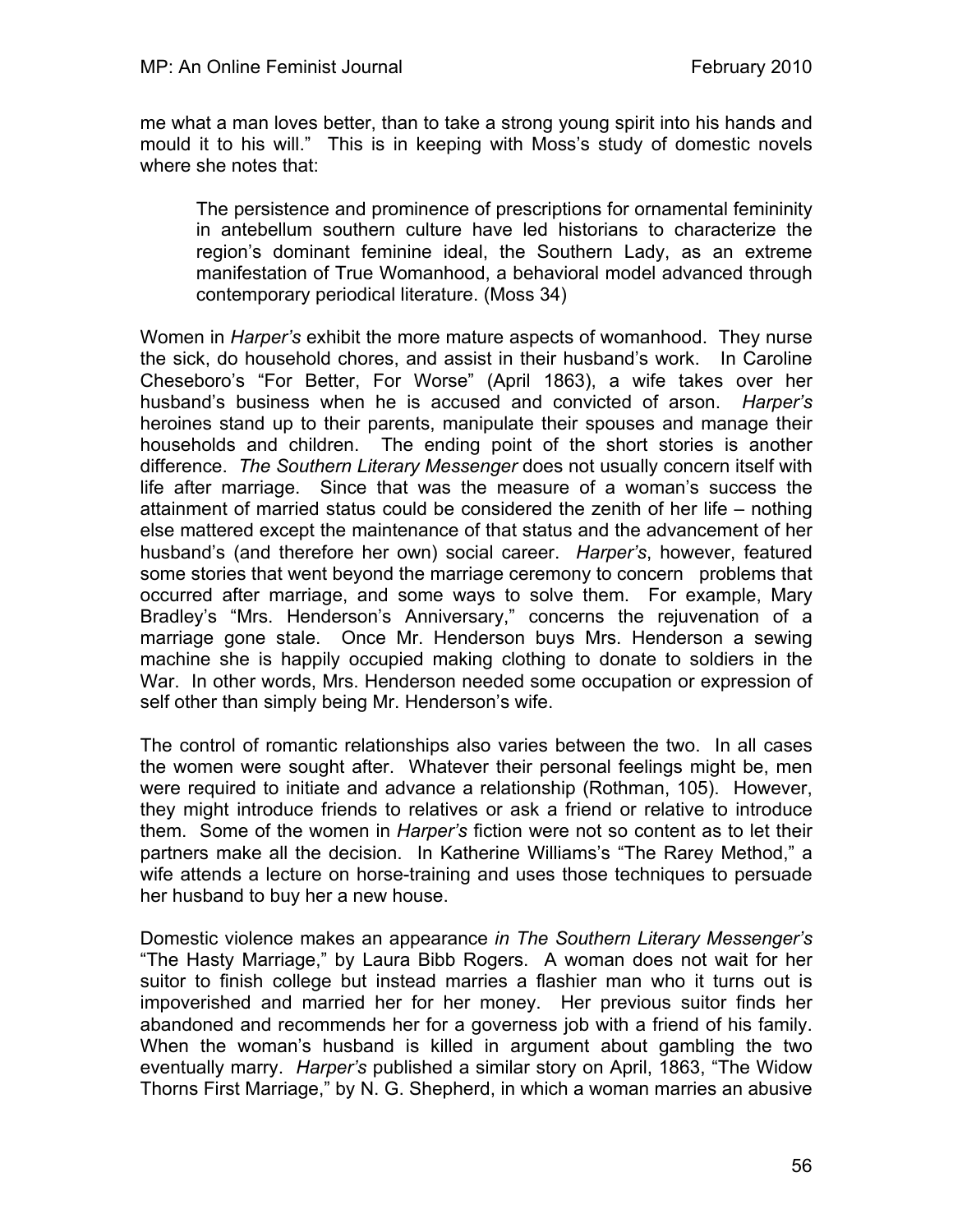man (against her sister's wishes) and then after his death marries her original beau who treats her well.

Another different in female characters between the two magazines can be seen in the relationships between female friends and sisters. The relationship of sisters in domestic fiction has been a subject of study, though primarily in novels, and predominantly in British fiction. Sarah Annes Brown did discuss fictional sisters in 19<sup>th</sup> century British and American fiction but the American authors she used were primarily northern and she does not distinguish between the two continents, considering them one literature.

These female-female relationships have very different dynamics in the short stories in the two Civil War periodicals. In *The Southern Literary Messenger* sisters are seen as competitors as opposed to colleagues especially in romantic relationships. Most sister stories involve the older sister being "dumped" for a young sister. In Maud Miller's "My Sister's Husband," this is because of an inheritance going to the younger; the older sister's former beau, later the younger sister's husband, dies in the war, still loving the older sister. In Alice Hawes's "Yule" the sisterly competition is due to the jealous nature of the older. The narrator goes so far as to wonder "if sisters can ever truly be friends?" In "Yule" the fiancé of the older sister also ends up marrying the younger; the first engagement being broken because of his love for the younger. In Mabel's "Unloved," two cousins raised together are loved by the same man, who is originally the intended of the older but falls in love with the younger. She jilts him for a less worthy man and while the first suitor prospers, the older cousin dies and the younger is never mentioned. The lure of a younger woman is also the theme of "Not a Fancy Sketch," by the same author. An orphan takes a governess position but when the wife becomes ill and the husband expresses too much of an interest in the young girl she is sent from the household, became a seamstress, and soon after died.

In *Harper's* sister stories have a different dynamic. The two sisters fall in love with or become involved with two male friends. This leads to a foursome instead of a triangle. In some cases the women initiate or at lest manipulate the romance. A few examples are Harriet Prescott's "How Charlie Came Home" (January 1861), Edward House's "Love by Mishap" (December 1862), Elizabeth Stoddard's "Tuberoses" (January 1863) and N. G. Shepherd's "The Widow Thorn's First Marriage" (April 1863) in which the heroine makes a grave error by marrying a man her sister doesn't like. In fact, the bonds of sisterhood and female friendship are very strongly represented during this time period, second only to that of the mother-daughter bond. (Smith-Rosenberg, 12). However, that is not to say there weren't examples of sisterly competition and estrangement. In Louise Baker's "My Lost Sister: A Confession," the older of two sisters begins a years-long resentment of her younger sister when she is allowed to study Latin. Only the younger sister's death, coincident with the older sister's learning Latin independently, brought forth a sense of shame and forgiveness. Interestingly,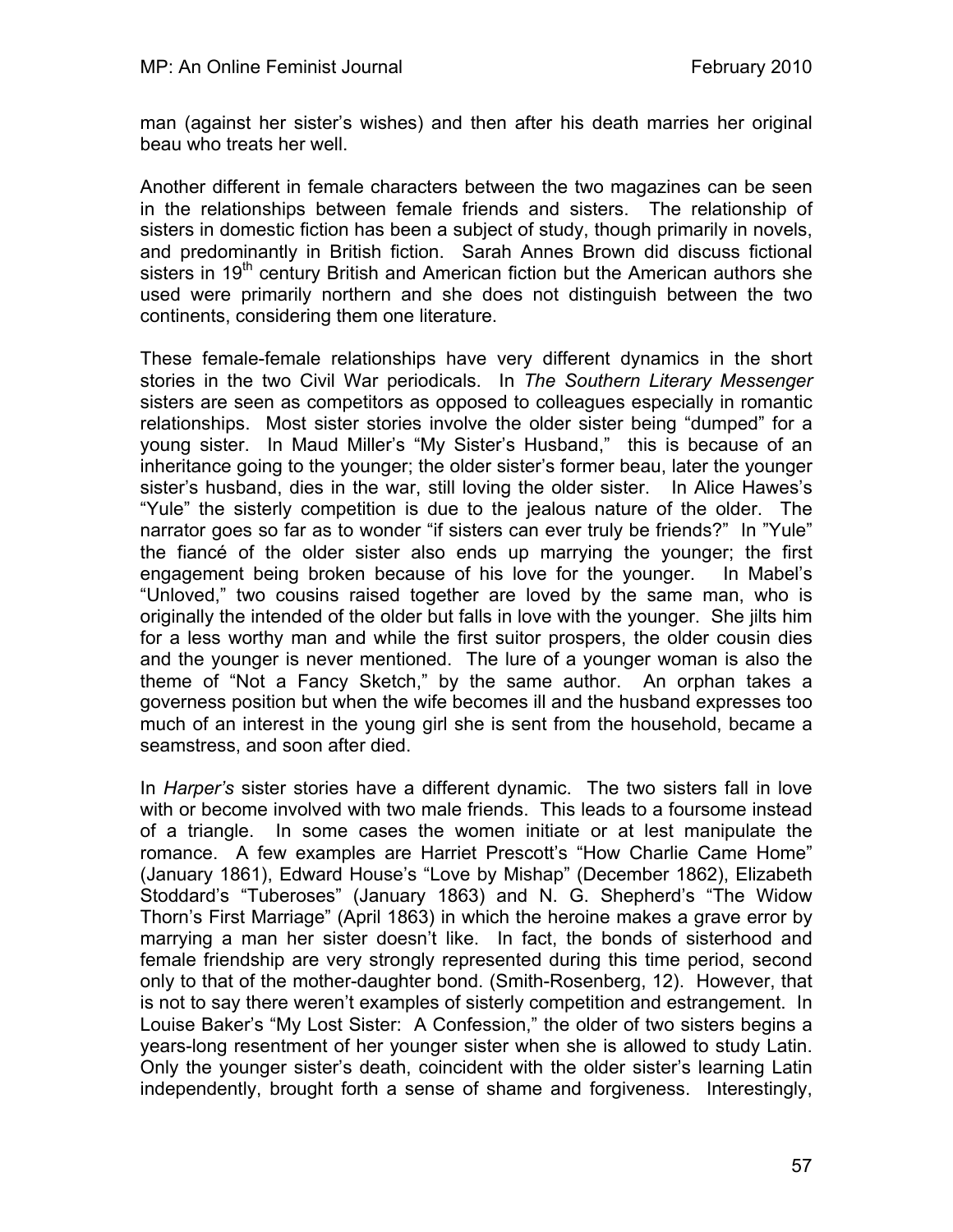the family in the story are slave owners, though the author is careful to mention of one of the neighbors "He owned a fabulous number of slaves of unadulterated African descent – not a mulatto among them." At a later point in the story the author notes "Such is the unhealthy sentiment which slavery engenders." In another story, T. S. Arthur's "Angel Sister," the sister bond is viewed by the mother who grieves the loss of one daughter until she learns to view this child as the guardian angel of the surviving daughter.

Both magazines made it easy to determine a character's social class. Dialect was the most common method but manners and habits were also used to characterize the upper and lower classes. Characters refrained from pointing out the bad manners of others but the narrator made sure readers caught those social faux-pas. Black characters were given lower class dialect as well . However, *Harper's* allowed characters to cross social boundaries and to move up and down the social ladder. In Louise Moulton's "#10 Blank Street," a young man marries a woman from the lower classes after meeting her in a boarding house. At one point he thinks "Why must I pile up useless wealth and she suffer?" In another story a young man's father loses the family fortune and he is forced to try to turn a profit running the family farm. He woos and wins the heart of his neighbor's daughter. Her father disowns her when she married the poor boy next door. Of course all's well that ends well and the young man finds the fortune that his grandfathers had buried in the orchard and the woman's father forgives her when he sees his first grandchild. In Louise Furniss's "Through Suffering," a woman insults her beau. She loses her money and is forced to take in sewing. Her old boyfriend finds her again and marries her regardless of her financial state.

In *The Southern Literary Messenger*, the characters either begin the story as the same social class and standing or characters of a lesser social standing are vanquished or ignored, but there is no moving across those lines. In Bagby's "A Horrible Scrape" a man is rescued by a country family and nursed back to health. The daughter in the family is particularly attentive yet at the end of the story he rides off into the sunset without giving her a second thought. In Anderson's "Passion and Prejudice" a young woman takes a governess position because she does not get along well with her stepmother. The stepmother speaks with a country accept and cannot understand her stepdaughter's proclivity towards books and reading. We are led to believe that the father has made a bad choice for his second wife. The daughter leaves home, falls in love with her employer who, it turns out is divorced (something neither magazine condones or accepts regardless of circumstances). She returns home and dies a lonely death. It is suggested throughout the story that none of this would have happened if the father had married within his social class. The title character in Ireton's "Cousin Maude" rejects a suitor not because of his class but because of his relative lack of education. At the end she realizes her error and accepts his renewed attentions. His speech, manners, and financial status are never called into question.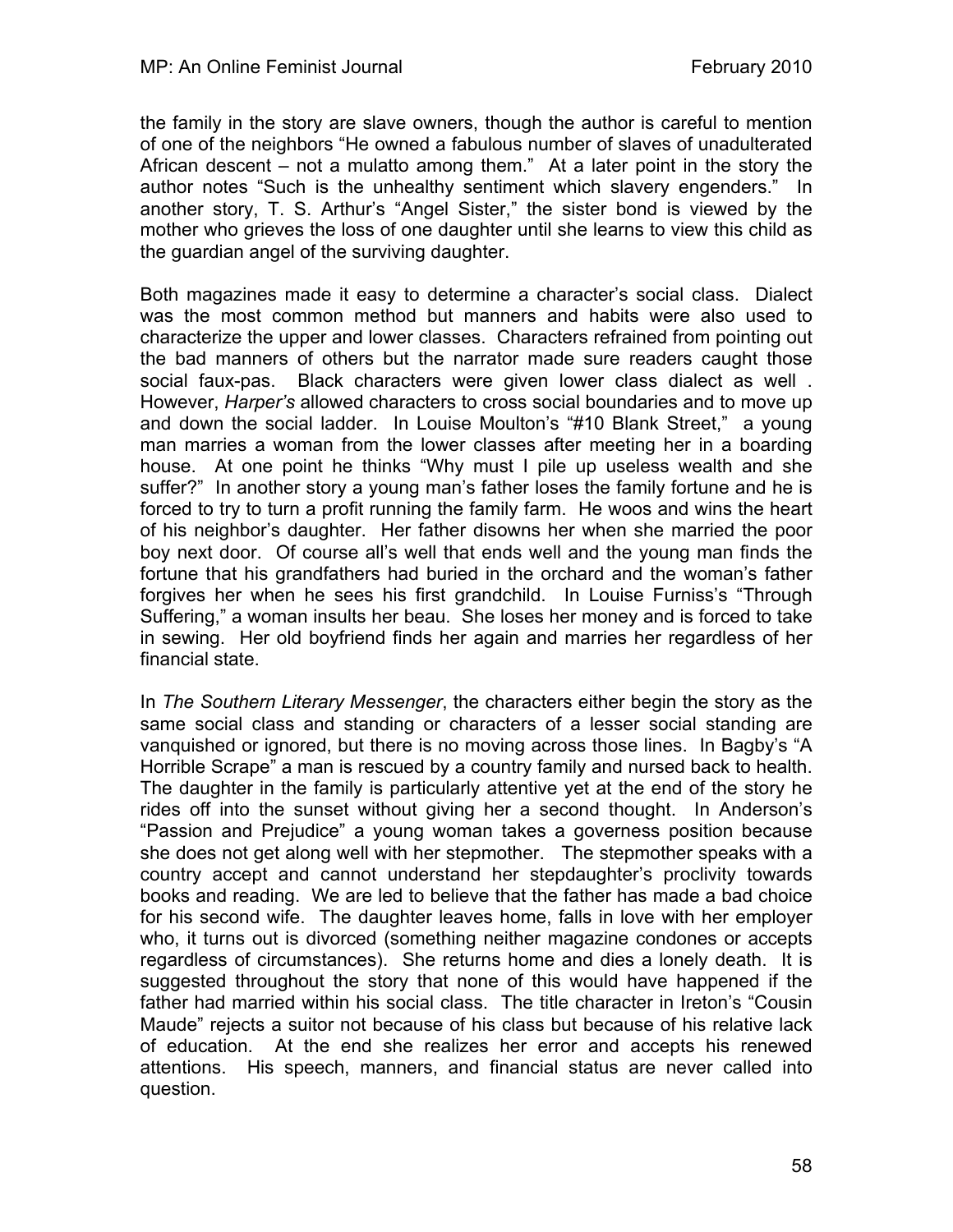It would be impossible to make any sweeping generalizations based upon the examination of only two magazines; however, the differences in the two are intriguing. Although the fiction in both followed the formula domestic fiction plots of the day there are variations. The women characters in *The Southern Literary Messenger* are more childlike and in sister competition stories it is the younger sister who most often wins the love of the male protagonist, even if he was originally attracted to the older, more mature sister. *Harper's* sister stories more often end with a foursome, the two sisters each having a beau and eventual husband. The northern characters were more likely to successfully marry outside their class than those in the south. While authorship in the nineteenth century can be difficult to verify with certainty, more short stories writers in *The Southern Literary Messenger* use male sounding names (Richard, George, etc.) than do those publishing in *Harper's*. That may be indicative of those willing to publish their work. As previously mentioned southern women were less encouraged to write unless it directly concerned the war effort. More thorough research in more titles is needed before any conclusions can be formed. While this study compares only two periodicals there are clear differences. The southern way of life, with a restrictive role for women is reflected in the fiction of the *Southern Literary Messenger.* The competition among women in that periodical's short stories, perhaps a true representation of the southern culture, prevented them from considering each other as friends and a form of social support. The northern view, as presented in Harpers, shows women in more varied roles, working outside the home both before and after marriage, having interests and hobbies of their own, managing and rejuvenating established marriages, and befriending their sisters and other women generally. They could also marry outside their social class with an expectation of happiness. The two world views expressed in the domestic short fiction of these periodicals reflect the world views of their publishers and most likely their readers as well.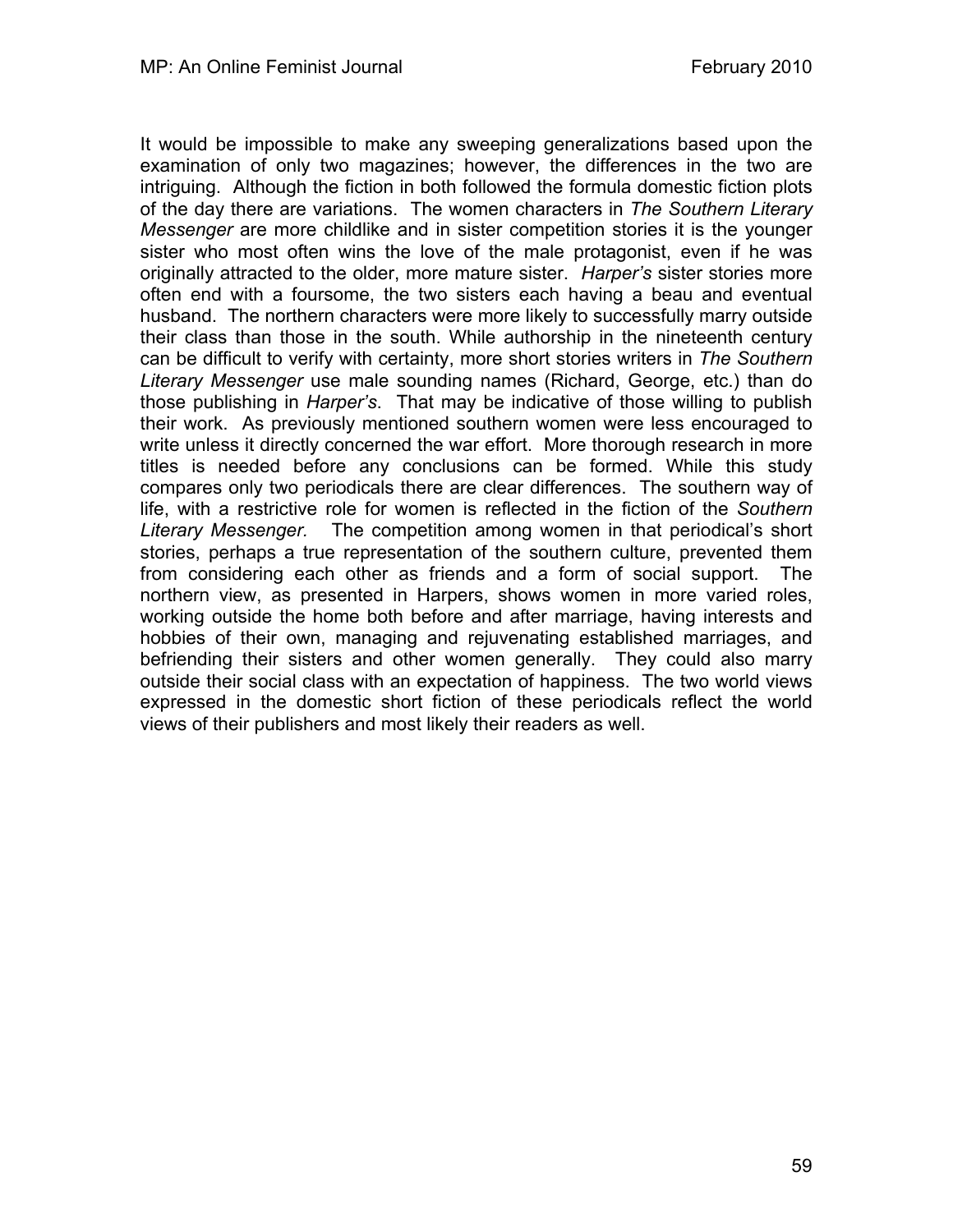## **Bibliography**

- Anderson, Richard Henry, "Boarding an Engineer," *The Southern Literary Messenger* (February / March 1862): 105-127.
- Anderson, Richard Henry, "Passion and Prejudice," *The Southern Literary Messenger* (April 1863): 209-220.
- Arthur, T. S. "Angel-Sister," *Harper's* (November 1861): 791-793.
- Bagby, George W, "Editor's Table," *The Southern Literary Messenger* (November / December 1862): 687-698.
- Bagby, George W., "A Horrible Scrape," *The Southern Literary Messenger* (March 1863): 176-189.
- Baker, Louise W. "My Lost Sister: A Confession," *Harper's* (September 1864): 454-461.
- Bode, Carl. *The Anatomy of American Popular Culture, 1840-1861*. Berkeley: University of California Press, 1959.
- Bradley, Mary E., "Mrs. Henderson's Anniversary," *Harper's* (March 1863): 518- 525.
- Brown, Sarah Annes. *Devoted Sisters: Representations of the Sister Relationship in Nineteenth-Century British and American Literature*. Hants, England: Ashgate, 2003.

Cheseboro, Caroline, "For Better, For Worse," *Harper's* (April 1863): 501-511.

- Cohn, Jay, "the Civil War in Magazine Fiction of the 1860's," *Journal of Popular Culture* 4 #2 (Fall 1970): 355-382.
- Furniss, Louise, "Through Suffering," *Harper's* (May 1863): 816-822.
- Hart, James D. The Popular Book: A History of America's Literary Taste. Berkeley: University of California Press, 1963.
- Hawes, Alice, "Yule," *The Southern Literary Messenger* (January 1863): 14-22; (February 1863): 79-91.
- House, Edward H., "Love by Mishap," *Harper's* (December 1862): 42-49.
- Ireton, Fannie G., "Cousin Maude," *The Southern Literary Messenger* (December 1861): 423-36.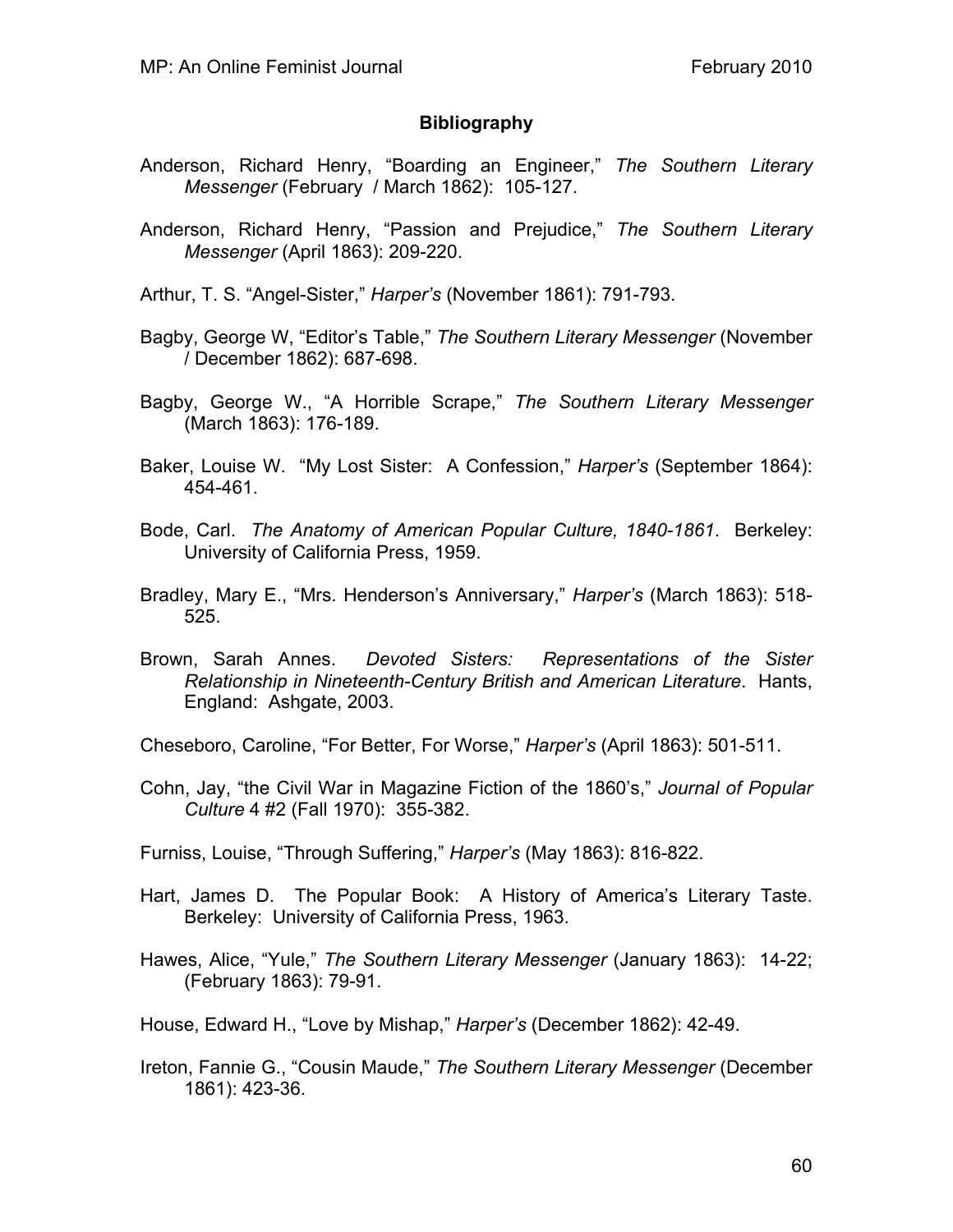- Jackson, David K. *The Contributors and Contributions to the Southern Literary Messenger*. Charlottesville, VA: Historical Publishing co, Inc. 1936.
- Jacobs, Robert D. "Campaign for a Southern Literature: The Southern Literary Messenger," *Southern Literary Jou*rnal 2 #1 (1969): 66-98.
- Klein, Stacey Jean. "Wielding the Pen: Margaret Preston, Confederate Nationalistic Literature and the Expansion of a Woman's Place in the South," *Civil War History* 49 #3 (2003): 221-234.
- Mabel, "Not a Fancy Sketch," *The Southern Literary Messenger*, July 1, 1860: 37-44.
- Mabel, "Unloved," *The Southern Literary Messenger*, February 1860, 139-144.
- Miller, Maud, "My Sister's Husband," *The Southern Literary Messenger*," January 1864: 29-36.
- Moss, Elizabeth. *Domestic Novelists in the Old South*. Baton Rouge: Louisiana State University Press, 1992.
- Mott, Frank Luther. *A History of American Magazines*. 5 vols. Cambridge: Harvard University Press, 1930-1968.
- Moulton, Louise Chandler, "#10 Blank Street," *Harper's* (January 1861): 182-186.
- Papashvily, Helen Waite. *All the Happy Endings: A Study of the Domestic Novel in America, the Women Who Wrote it, the Women Who Read It*. New York: Harper, 1956.
- Phegley, Jennifer. "Literary Piracy, Nationalism, and Women Readers in Harper's New Monthly Magazine, 1850-1855." *American Periodicals* 14 #1 (2004): 63-90.
- Prescott, Harriet E., "How Charlie Came Home," *Harper's* (January 1861): 186- 198.
- Ratner, Lorman A., Kaufman, Paul T. and Tetter, Dwight L, Jr. "Paradoxes of Prosperity: Wealth-seeking Versus Christian Values in Pre-Civil War America. Chicago: University of Illinois Press, 2009.
- Riley, Sam. G. *Magazines of the American South*. New York: Greenwood Press, 1986.